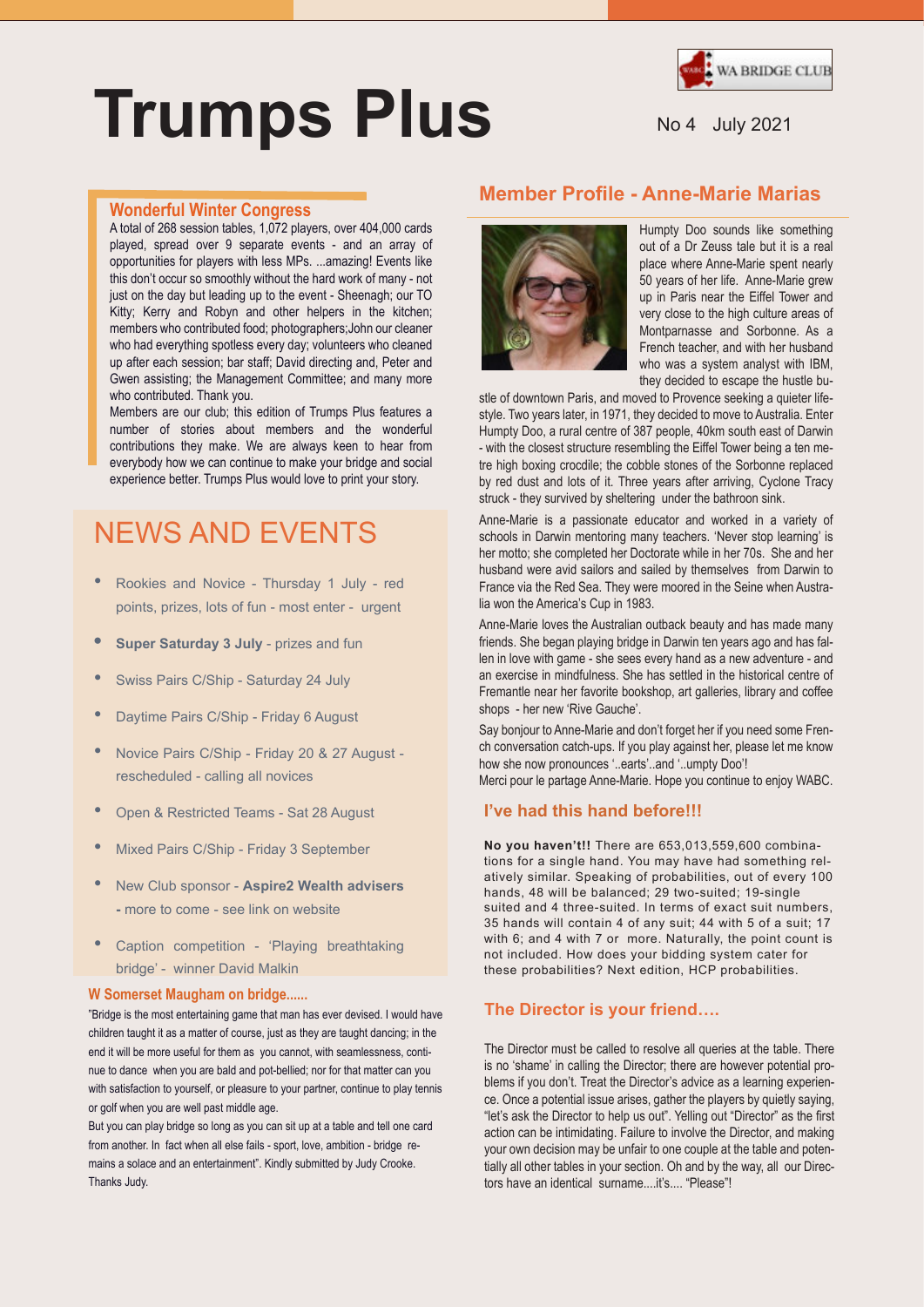## **Marvelous Mentors**

One of the great services provided to new members is having a mentor. This commenced 8 years ago with Deb Greenway and Carla Sullivan has run it for the past 4 years. Over the past 4 years years, the following have mentored; Rhona Barton, Kitty George, Dymphna Elsey, Val Fleay, Deb Greenway, Julie Short, Karen Wallwork, Mal Clark, John Rigg, Lawrie Bonadeo, Jane Henderson, Sylvia Bray, Suzanne Long, Denise Hall and Bernard Yates.

Carla is stepping down and Eve Clarkson is now your contact. Thank you so much for your hard work Carla. Great job and much appreciated by all "mentees".

#### **Autumn Vivaldi Pairs**

Congratulations to Anne-Marie Marias and John Bell.

#### **New members**

A warm welcome to Rae Leach, Mark Glaser, Ian Olsen, Margaret Saunders, Jenny Clark, Bobby Brownhill, Kaye Clements, Margaret Leith, Mary Burke-Heydon Diana Broadfield, Penny Taylor, Davd Steinberg and Jonathan Nassim

## **Good scores May/ June - club**



| Dick and Helen Austin              | 87.50 |
|------------------------------------|-------|
| Mary Burke-Heydon/Director         | 77.08 |
| Bernadette Fee/Kylie Silvan        | 77.04 |
| Penny Fletcher-Hughes/Jo Stokes 75 |       |
| Mary Burke-Heydon/                 |       |
| Lawrie Bonadeo                     | 74.50 |
| Sylvia Bray/Ziggy Morawiec         | 73.24 |
| David Burn/Judy King               | 71.43 |
| Margaret Dodds/                    |       |
| Penny Fletcher Hughes              | 70.83 |
| S;ally Hobday/Ann Biggs            | 70.11 |
|                                    |       |

Great scoring, especially Dick and Helen. 87.50 best this year.

## **Good breeding; bad manners……..**

Peter Busch writes articles for the Sunshine Coast BC, including 'What annoys

bridge players' - some are worthy of revisiting here - with local commentary.

**'Thanking' the opps for doubling you or forcing you to game when you a make it** - the last thing your opps want to hear is gratuitous "thanks' for doubling"or "I would never have bid game if you hadn't forced me". They are already in 'pain' …best say nothing even if well meaning

**Fiddling with the bridgemate or scoring sheet before leading** - if it's your lead or turn to pace dummy down, do so before your other tasks. Failing to do so wastes time **Not declaring when you can** - when the contract is obvious - declare - don't put the opps through the unnecessary task of deciding what to discard - also wastes time. When declaring, outline the line of play or indicate, for example, 'one trick each'.

**Asking questions when you are not going to bid** - this serves no purpose. You can clarify the bidding at the end of the auction if it will help with your lead.

**Running post mortems at the table** - this should be left to a post-session discussion and is disrespectful to your opps who really have no interest in your problems. Time is better spent welcoming new players to the table.

**Alerting a bid with the alert card then also announcing the meaning** - this is against the rules as it may provide unauthorised information to partner who may have not meant that meaning - alert and only announce when asked by the opps **Dummy touching cards prematurely**- this is strictly against the rules, including moving a finger towards a suit. Wait until a card is called, even a singleton.



## **Impressions from a new member…**

Newly joined member Gwen Williams; *"I had always wanted to play bridge - my grandmother did and her passion for the game was contagious. Retirement from my veterinary practice allowed me to commit the time to learning. I live in the Fremantle area but chose to join WABC because I understood it to be the best*

*club in the state with excellent classes.*

*Having completed the beginners' classes we were offered the services of a mentor for four weeks and for free. I was also assured that people who take advantage of this offer tend to do better in the long run. My mentor partnered me at a supervised class for four weeks and this was a very positive experience. My mentor was kind and tolerant of my shaky bidding and card play. Having a mentor gave me a gentle introduction to playing at the club, taught me some of the basics of bridge etiquette as well as how to use the dreaded bridgemate. Mentors are special people - they generously volunteer their time with the sole purpose of helping with another member's initiation to the club. Taking the leap from classes to actually playing at the club has been made easier with supervised lessons."*

Thanks for this Gwen. The 'special mentor' was Bernard Yates. If anyone else would like to assist, please see Eve Clarkson. When you catch up with new members in normal duplicate, please 'walk in their shoes'. They will often be there with great trepidation. Make them feel especially welcome and as Bill Kemp always said when directing, "be kind to your opponents". Our new members are our future. Be kind to them especially.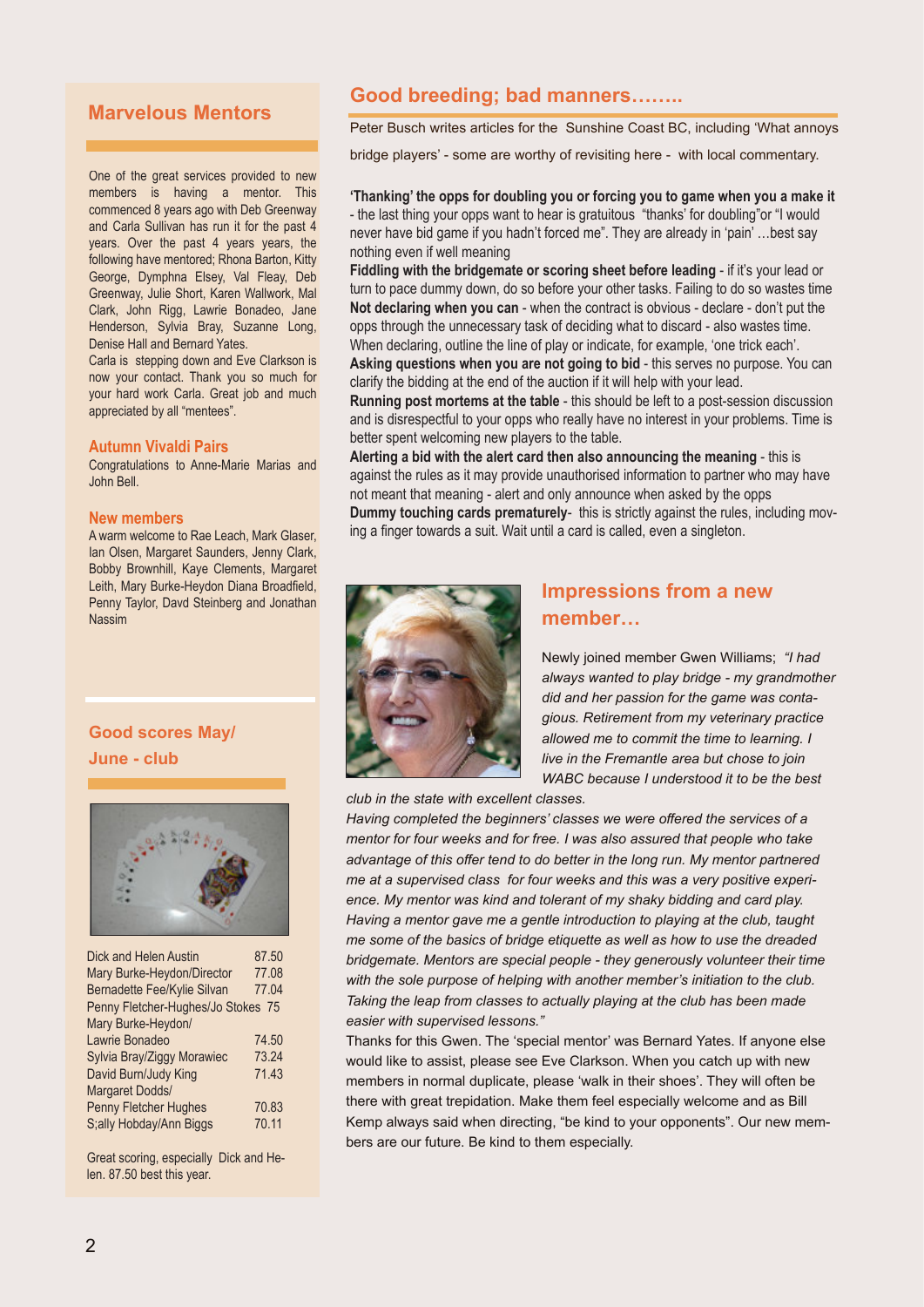## **Charity day 2021 deals our young people a great hand...**

Charity day this year supported a small organization run entirely by volunteers, Zephyr Education, which assists children whose education has been disrupted by domestic violence,



thrive at school. Once again, our members' support was fantastic - donations of prizes, purchase of raffle tickets and donations of extra table money - resulting in an amazing total of \$4,310. Nicola Henderson from the foundation joined Kate North on the day (photo). Special thanks to Jacqui Ecclestone, Heather Bannerman, Prue Hart and Anne-Marie Marias for their hard work for such a great cause…and also our members' generosity.

## **News from Melanie and David Sheffield…in Europe**

We have received an update from Mel and David on their annual pilgrimage to the Netherlands from May to October, sailing their boat along Europe's canals. Some excerpts; At Perth Airport …"like a morgue with only one duty free shop and one coffee shop open". On the flight…"plenty of spare seats from Perth to Doha ..food and service good so I've had to change my opinion of Qatar Air". Arrival .."Got the boat back in the water..but a major problem with ensuite loo..moving on today to Zwartsluis". Happy cruising Mel and David. Sounds like a different kind of bridge you'll be dealing with and you won't have to wait for someone to open the bar!

## **Winter Congress Action - Friday**

**Two wise men? - Peter & David - Winter Congress Directors**



## **Friday Restricted Pairs**

1st E/W Diana Wellby/Trevor Smith (Top left); 1st N/S Elsie Chua/Liz Farr (Top Mid); 2nd E/W Andrea Peretti/ Hamish McCracken (absent); 2nd N/S Eugene McClorey/ Jay Wongphsukchot (2nd row left)

## **Pairs Graham Raad**

1st E/W Ann Youngs/Jo Sklarz (2nd row mid); 1st N/S Laura Raiter/Leone Lorian (2nd row right); Best WABC lowest MP Doug Grace/Maurice Owen (3rd row left); 2nd E/W Jessica Chew/Ron Cooper (3rd row middle); 3rd N/S John Beddow/Egmont Melton (3rd row right)